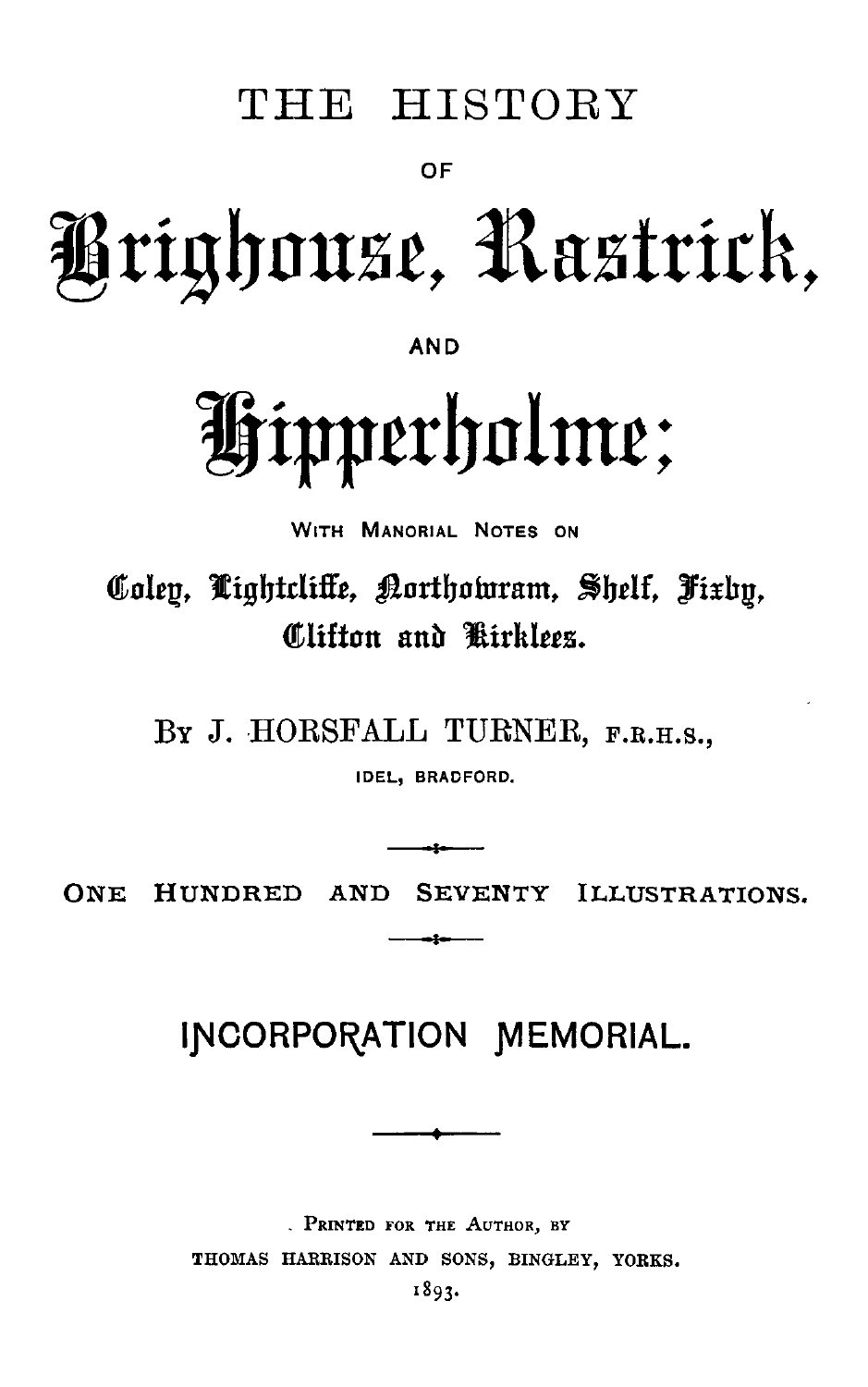# **Introduction .**



HERE is little need for a native, though more than half his lifetime up to the present has been spent outside the district, to apologise for the publication, however crudely the work may be done, of the history of the old haunts of childhood, especially as no such record has hitherto been attempted. True patriotism takes its rise from a love for the old homesteads, and from the touch of affinity engendered by a study of family alliances and human character. Heredity has much to do with religious bias also, and if the socialism of the future has to be true humanitarianism our sympathies and interests must be broadened, and selfishness curbed almost to eradication. There are in these pages, the

writer believes, texts sufficient for those who will search for them, to convince both rich and poor that happiness and goodness are inseparable. My object has been to crowd as much information as possible into the available space, or many moral deductions might have been added. For instance, a footnote to the name of Alfieri, p.  $252$ , ought to have been given, for no better sermon to young men can be preached than the warnings from the life of the great Italian dramatist,—a morbid, wasted life, as contrasted with Lord Ligonier's magnanimity.

Although the book has more pages than I intended, one-half the story remains to be told. The insertion of 170 illustrations, where only half that number was proposed, has robbed the space available for writing. Though this means extra cost to the author, it will be a gain to the reader. The ecclesiastical, and social chapters have had to be eliminated to do justice to the period that has been truly regarded as the " Dark Ages." But they were only the " Dark Ages " to us, because no local historian has hitherto unfolded our eyes. We have been in the dark as to their true condition ; and however my local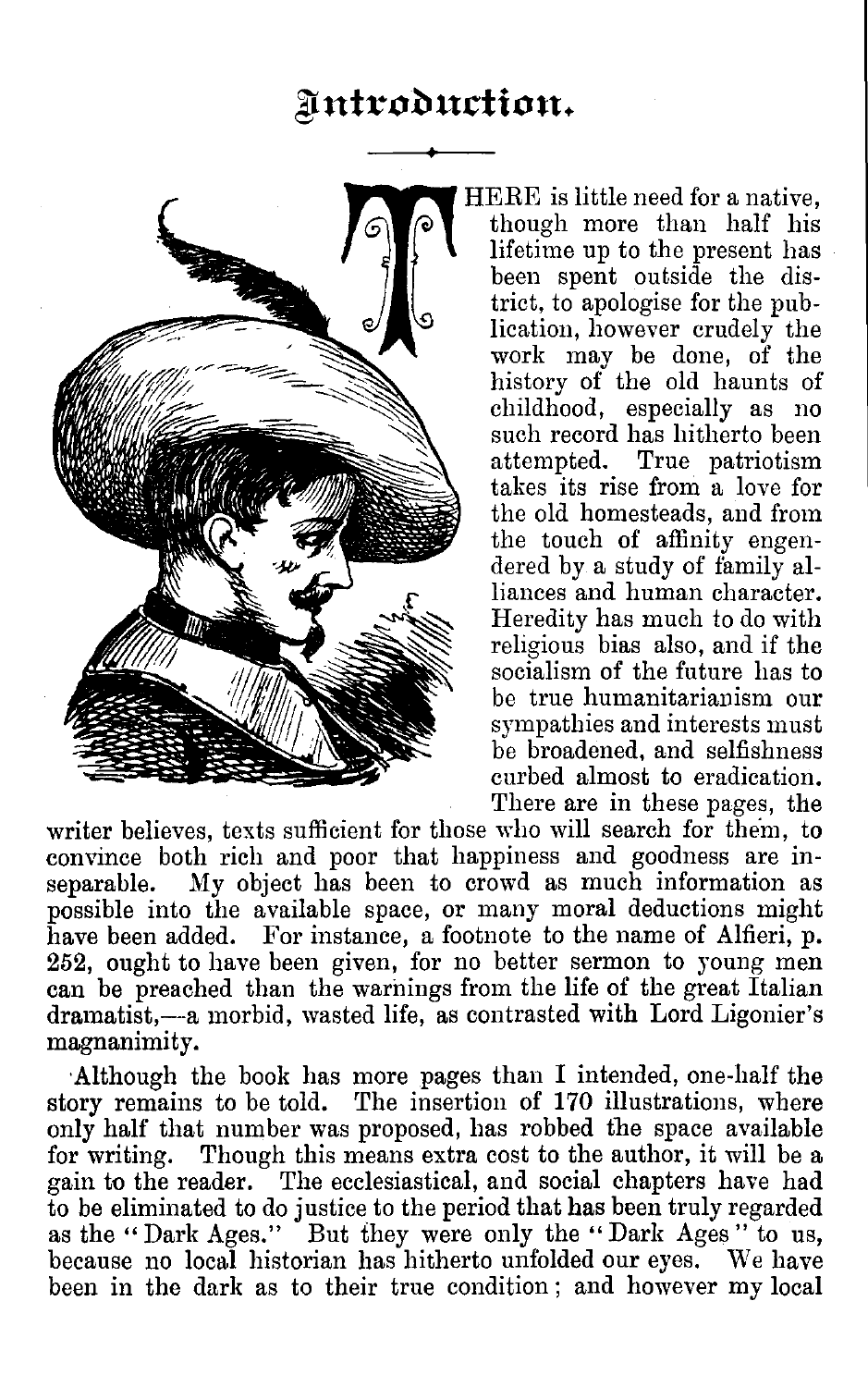readers may look upon the long and wearisome records from the Manorial Rolls, the historical student will specially welcome them, for I know of no Yorkshire history that has so fully dwelt upon the Feudal period. The history of the people, in contradistinction to the chronology of kings, has yet to be written, and I may fairly claim that this Brighouse book is a local pioneer in supplying materials for the study, thus serving a more than local purpose. As to the diction, the punctuation, or the grammar, it must be remembered that the charter antiquary gathers notes, but the great historian generalizes from the labours of the antiquary. Be it remembered also that these notes have been gathered during thirty years of holiday time, and rewritten and proofs read, and correspondence done at spare moments which ninety per cent. would have spent in self-ease. Sentences are often abrupt, and often purposely so to make room for more facts ; a preposition or two might be changed with advantage ; even a plural verb is once used instead of a singular one, but I leave these for the captious critic to detect like our Coley curate, Dr. Ogden, who

" Placed in critics no reliance,

So clothed his thoughts in Arabic ,

And bade them all defiance."

I don't find, on examination, any errata to acknowledge, except the *White* Swan, p. 259, ought to be a *Black* one. The Latin scholar will find faults,  $\dot{\rm I}$  know, with the fragmentary quotations, but I find fault with him that he has not set about the work himself. Wright's little history of Halifax called forth Watson's able and large one, which today is a most imperfect volume though fetching  $£5$  at any sale. I am not conceited enough to think that the history of Brighouse before its incorporation is once and for ever written, for I hope to add another volume of omissions next year myself, and these will not satisfy the 20th century inhabitants. Most of my good neighbours thought till recently Brighouse had no history before 1750 ; I would remind them that a glance at the chapter on Wills shews that we are just at the beginning of some subjects. The Americans would go wild with enthusiasm had they a tithe of our information, and whilst our rule in printing this volume has been "Multum in parvo," they would have spun paragraphs into chapters. In Mr. Lister, Shibden Hall, we have a gentleman amongst us well able to edit the Wakefield Manorial Rolls for one of our learned Societies, and the Yorkshire Archaeological Association could not devote its energies to better purpose than printing them. An idea of the writing of the Feudal times is conveyed by the facsimile deed on page 64, but sometimes faded and worn skins are not so easily decipherable. Saxon charters are more like the Doomsday facsimile on page  $vi$ . Over many of the place names in the latter are the letters "ilbt." This indicates Ilbert de Lacy as owner by grant from the King. Over Huperun (Hipperholme,) is the word Rex, shewing that in 1087 the King had not conveyed our township to John, Earl of Warren, at that date. Car' or c' stands for carucate or as much land as a plough kept in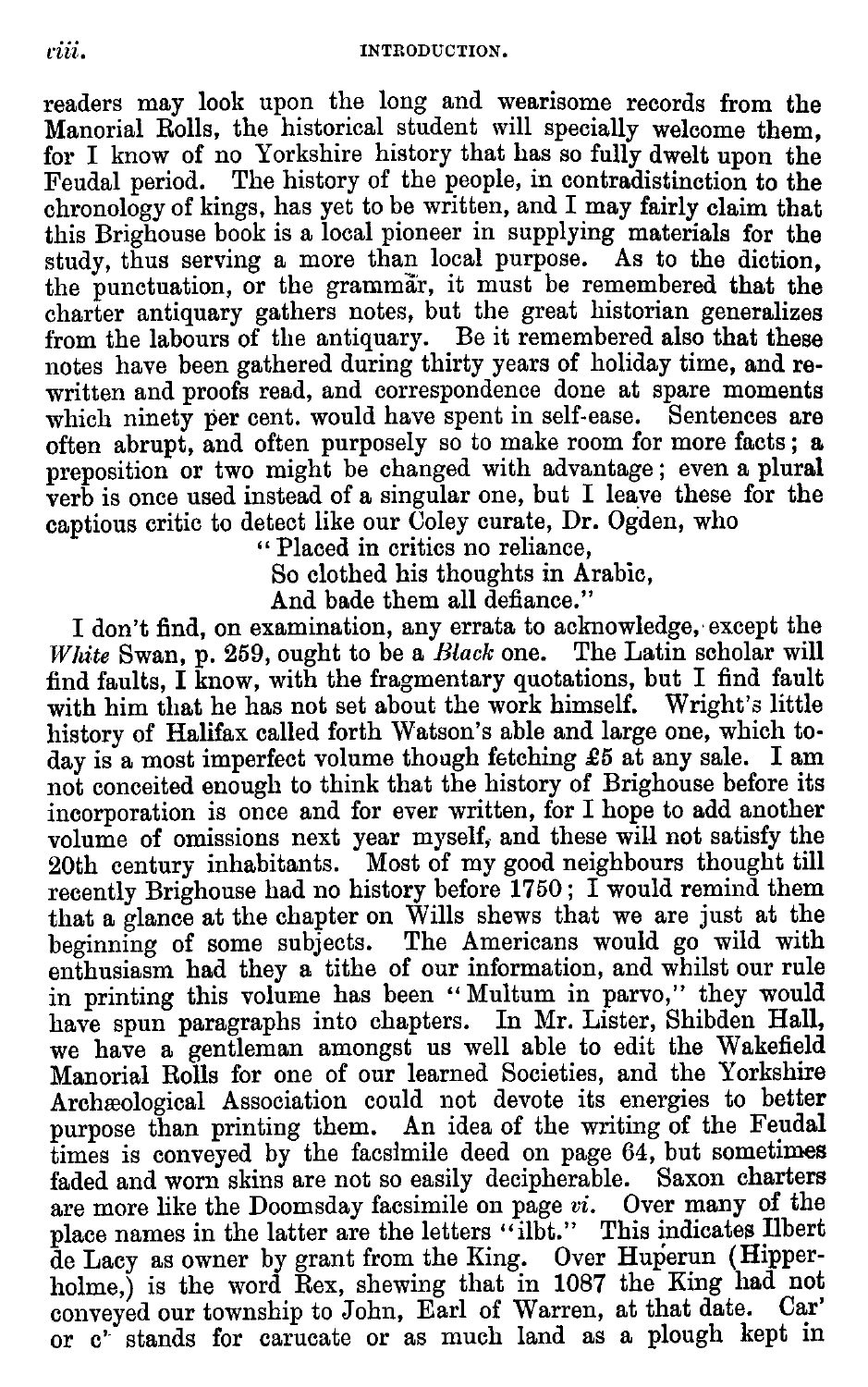#### INTRODUCTION.  $i.x$ .

cultivation; Hipperholme had two, Rastrick one. The places named in Morelei Wapentac are Morley, Ardsley, Bestone, Rothwell, Carlington, Locthouse, Thorp and Mildenton, Hunslet, Riston, Armley, Bramley, Calverley and Farsley, Pudsey, Tong, Breslington, Gomersall, Bolton, Bradford, Bolling, Celeslau (Chellow,) Thornton, Allerton, Clayton and Wibsey, Shipley, Bierley, Wyke, Heaton, Clifton, Mirfield, Dewsbury, Batley, Liversedge. In Hartshead, Ilbert had 2 car., in Elont (Elland,) Ilbert had 3 car., in Oure (Southowram,) Ilbert had 3 car., in Huperun (Hipperholme,) the King had 2 car ., in Vfrun ( Northowram,) 2 car., in Scelf, 1 car., in Stanland, 2 car., in Linlei,  $\frac{1}{2}$  car., in Fechesbi (Fixby; it may be noted that a man named Fech held Giggleswick at this time, though probably no relation of the Fech who gave his name to Fixby,  $1$  car., in Rastric,  $1$  car., in Egleshil (Eccleshill,) 3 car., Farnley, Ardsley (East or West),

Greland (? Greetland), Etun (?), in the Soke of Wakefield. With Wachefeld were 9 berewicks, Sandal, Sowerby, Warley, Fesle <sup>r</sup> or Seslei (this has been read as Feslei, and supposed to be Halifax-ley, ) Midgley, Wadsworth, Crumbetonston, Langfeld, Stansfeld, (see p. 33). In Holme (Holmfirth valley), Dunstan held two carucates, in Linley, Godwin had a half-carucate, and another half in Rastric. Ilbert de Lacy also had Cornesbi (Quarmby,) 2 car., Gudlagesargo (Golcar,)  $\frac{1}{2}$ car., Lillai (Linley,) 2 car., Bradley, 2 car. Thus the great lords were recompensed for their help at Hastings in 1066, and sometimes the old tenants got a mere sop to quieten them. Godwin had estates in Rastrick, Linley, Bradley, Huddersfield. He and Gamel held lands in Quarmby. Gamel owned Elland and Southowram. Gerneber held Hartshead and Mirfield. He and Levenot held Liversedge. Escelf held Clifton. Swayne (Suuen,) had Crosland. Alric had Dalton. Levine had Golcar. From these old Anglians some of our first chieftenants were descended.

As to our illustrations, the collecting of so many has been no slight work, but there are quite a hundred more available for a supplementary volume to be devoted to the absorbingly interesting accounts of Rastrick, Coley, Lightcliffe, and Brighouse Churches, with their curates; of George Fox's visits to Brighouse, and the dominion of Brighouse Monthly Meeting ; of Moravian noblemen and worthies, and John Wesley's evangelistic labours; of the history of each denomination of Christians ; of Hipperholme and Rastrick Grammar Schools; of Charities and Benefactors; of Town's books and Officers; of Folk-lore and Dialect; of Place and Surnames; of Pedigrees and Topography. For assistance and encouragement in the artistic embellishment of the present volume, I thankfully acknowledge my obligations to Messrs. H. J. Barber, J. C . Bottomley, J. W. Clay, T. T. Empsall, S. E. Hirst, R. Kershaw, F. Laxton, Henry Sugden, W. B . Woodhead, C. Jessop, J. B. Kershaw ; Dr. Jessop, Dr. Farrer ; Mrs. Brooke, Mrs. Kershaw, Mrs. Maile, Miss Ormerod, Miss G. A. Fryer ; to Mr. Leach and Mr. Hepworth for several photographs, and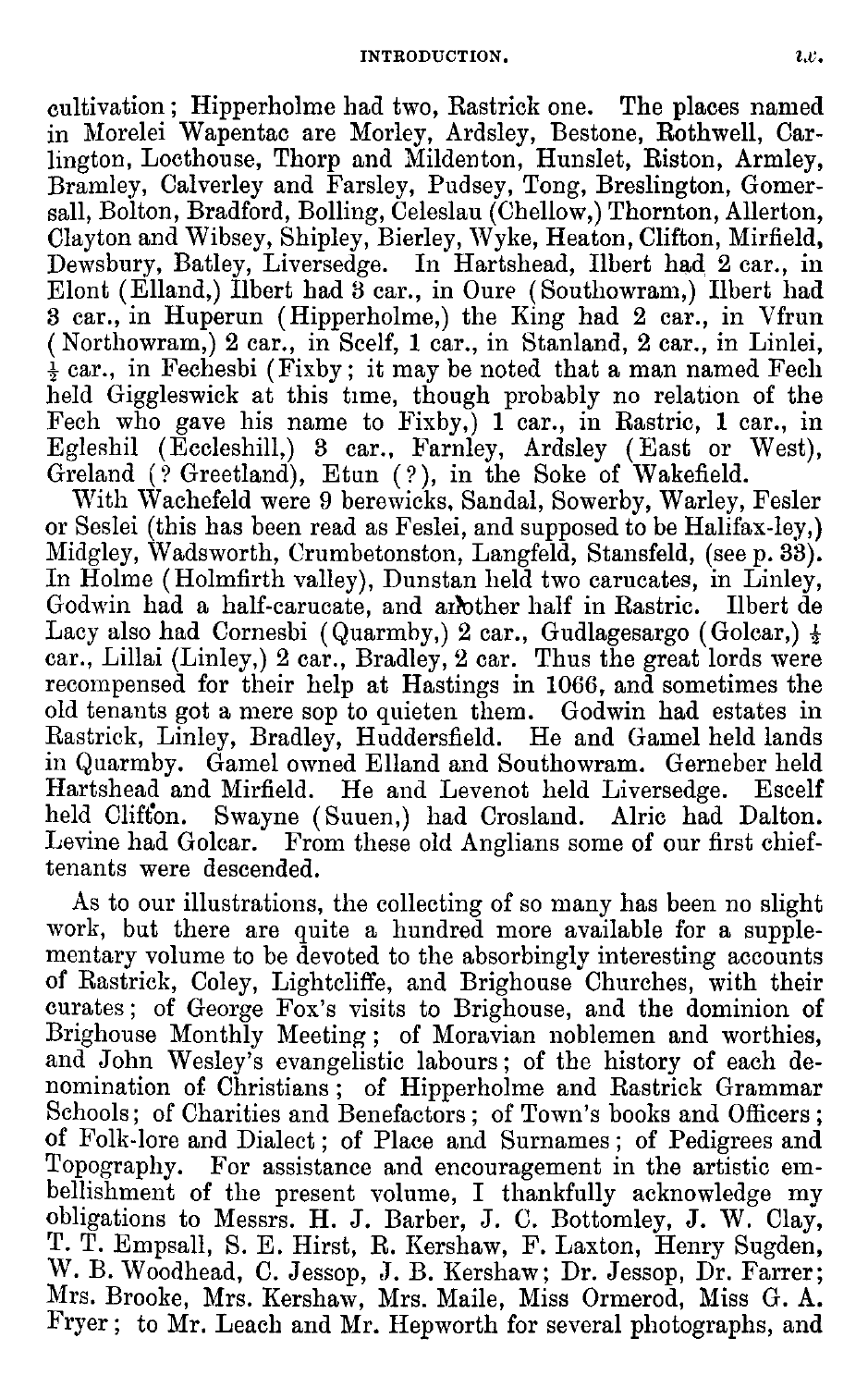to Mr. Hepworth especially for his father's portrait; to my friends, Mr. W. Andrews, Mr. W. Scruton, and Dr. Stuart for the loan of a block-illustration each ; and to my eldest son, whose birthplace, at his grandmother's house on Rastrick Common, forms a subject for illustration, and whose name on the blocks indicates the extent of his artistic assistance .

I am proud of all this assistance, as also of the long list of subscribers, and hope the readers may appreciate this unity of good-will. As to the delay, the chief cause was the deplorable out-break of small pox in 1892, an event which Brighouse has cause to remember by financial losses as also by several deaths. I hoped also that the Incorporation Charter would arrive before issuing the volume, but there is no need to detain the publication on that account, as fuller justice can be done in another volume to the causes that have led to this result. One word as to the index and we must close. I find my time so limited that the whole work has to be done in snatches, but I have taken special care to compile a full index of every surname and place, in which one or two clerical errors in the text are corrected. It must be remembered that the same name may occur half-a-dozen times on a page, and the general spelling only is adopted. The utility of a complete index has stimulated me to do this laborious work myself, though entailing also extra cost in printing.

Idel, Bradford, J. HORSFALL TURNER.

August, 1893.

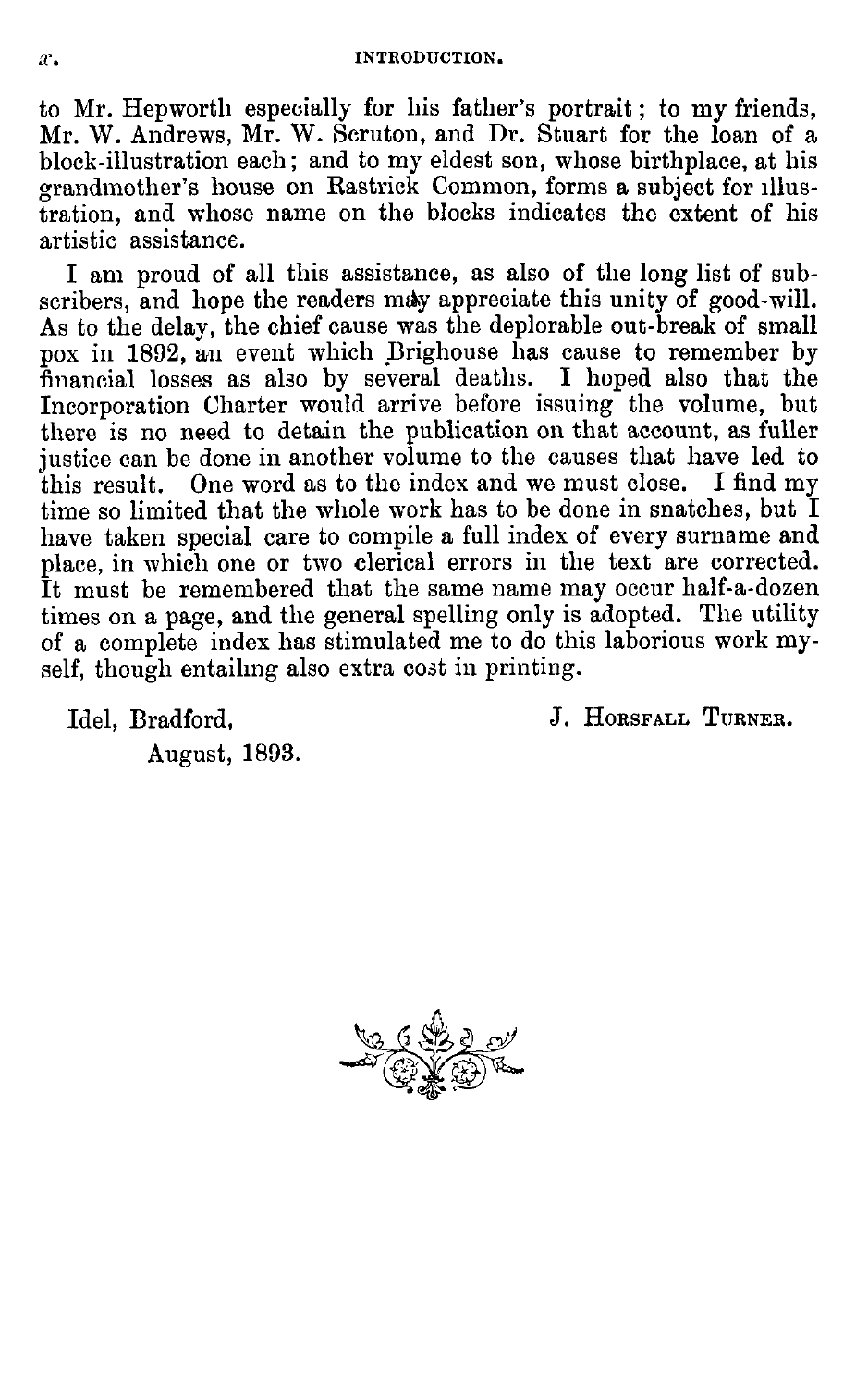# Contents.

 $\overline{\phantom{a}}$ -eto 

|                                                                                                                                                                                                                                                                                                                                                                                                                                                                           | PAGES.      |
|---------------------------------------------------------------------------------------------------------------------------------------------------------------------------------------------------------------------------------------------------------------------------------------------------------------------------------------------------------------------------------------------------------------------------------------------------------------------------|-------------|
| Introduction. Celtic Footprints                                                                                                                                                                                                                                                                                                                                                                                                                                           | $7-18.$     |
| The Romans                                                                                                                                                                                                                                                                                                                                                                                                                                                                | 19-27.      |
| The Angles -                                                                                                                                                                                                                                                                                                                                                                                                                                                              | 28-32.      |
| Norman Conquest. Wakefield Manor.-Its Lords                                                                                                                                                                                                                                                                                                                                                                                                                               | 33-37.      |
| Brighouse Courts Baron and Leet. Greaves. Constables.<br>Elland Tragedies -<br>and the contract of<br>$\tilde{\phantom{a}}$<br><b>Contract Contract</b>                                                                                                                                                                                                                                                                                                                   | 88-46.      |
| Manorial Rolls; Hipperholme, Rastrick and Scamonden<br>Greaveships. Development of Surnames and Sirenames.<br>Crimes and Social Condition. Feudal tenures. The Dark<br>Ages unveiled. Pedigrees traced. The Black Death.<br>Elland Tragedies. Corn and Fulling Mills. Forest and<br>Brewing Laws, &c.<br>$\bullet$ .<br><br><br><br><br><br><br><br><br><br><br><br><br><br><br><br>                                                                                      | 46-103.     |
| The Poll Tax, 1379. Population. Condition of the Poor 104-105.                                                                                                                                                                                                                                                                                                                                                                                                            |             |
| Manorial Rolls, continued; Halifax Gibbet. Sporting Vicar.<br>Forest land cultivated. Common-field System. Coal<br>diggings. Cleansing ditches. Ringed swine and scabbed<br>Half-yearly courts. Jurors' names. Religious<br>horses.<br>Benefactions. Marriages and Divorce. Stealing wood,<br>turf, slates. Rastrick, Coley and Lightcliffe (or Eastfield)<br>Chapels. Claiming Sanctuary. Poor maydens marry.<br>Illicit games. Local Knights. Rastrick Chapel restored, |             |
| 1605. Map, 1610. Local Battles and Soldiers - 106-188.<br>$\mathbf{L}^{\text{max}}$ , and $\mathbf{L}^{\text{max}}$                                                                                                                                                                                                                                                                                                                                                       | 189-190.    |
| The Courts at Brighouse defunct, 1892 -<br>Sub-Manors. Rectorial. Brighouse. Hipperholme. Fixby.<br>Toothill. Rastrick<br><b>Contract Contract Contract</b><br><b>Contract Contract</b><br>$\sim$<br>$\bullet$<br>$\sim$                                                                                                                                                                                                                                                  | 191-197.    |
| Kirklees Nunnery and Robin Hood. Dumb Steeple. Clifton.<br>The Hal or Jester<br>$\blacksquare$                                                                                                                                                                                                                                                                                                                                                                            | $-198-207.$ |
| Wills from 1400. Furniture. Clothing. Trade. Priests.<br>Creeds. Benefactions to church and poor. Books, &c. 208-237.                                                                                                                                                                                                                                                                                                                                                     |             |
| Days of Romance. Ballads. Executions. Folk-lore - 238-244.                                                                                                                                                                                                                                                                                                                                                                                                                |             |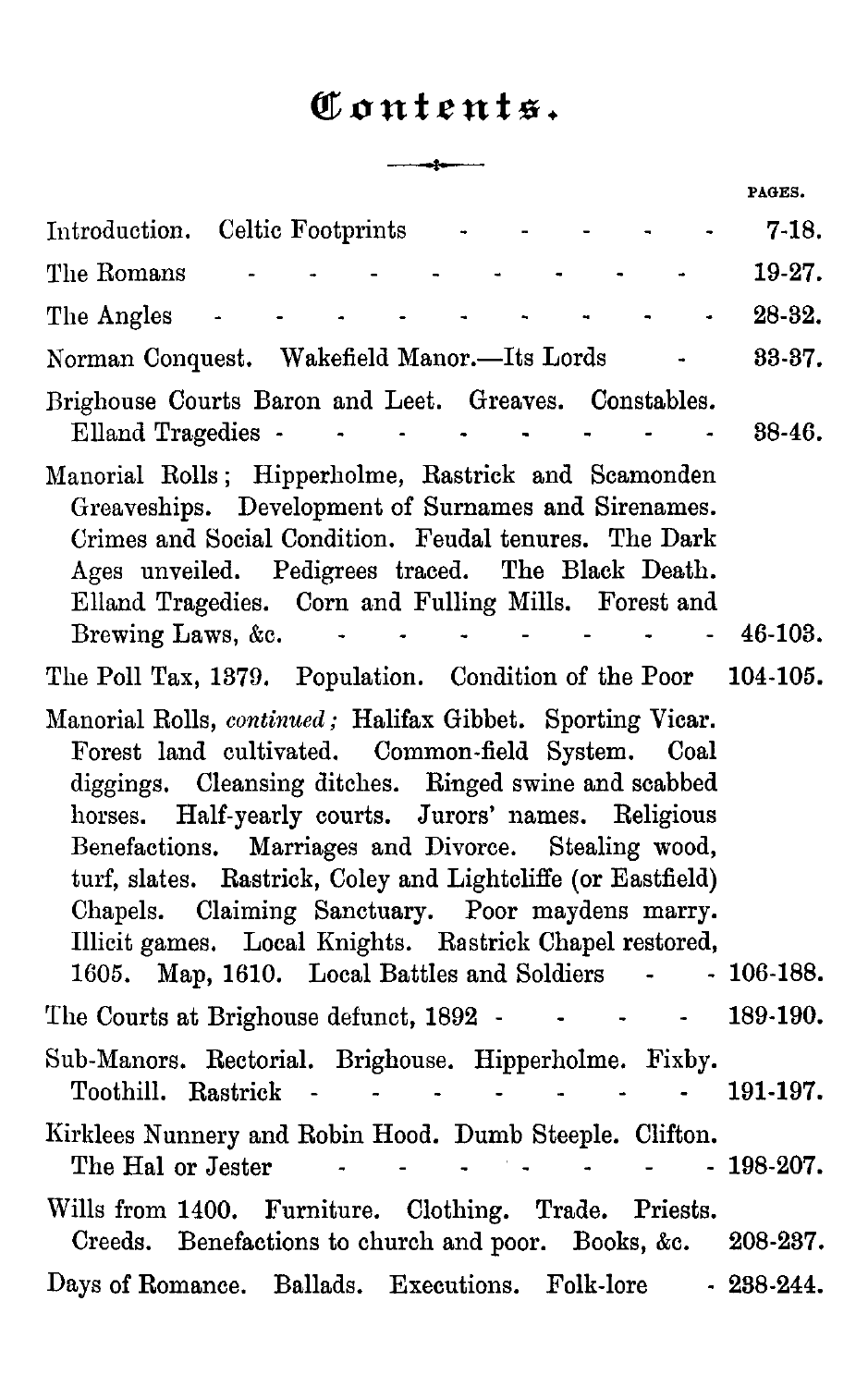#### CONTENTS.

**PAGES .**

Civil and Religious Strife - - - - - - 241-243. Ancient Assessments. Population. Wealth - - - 244-248. The Reigns of the Georges. Methodism. Moravianism. General Guest. Lady Ligonier. Burials in Woollen.<br>Ballots for soldiers. Rushforth pedigree - - - - 249-257. Ballots for soldiers. Assessment, 1769 . . . . . . 258-259. Brighouse 1769, 1799. Bedford's School. Profligate Curate 260-264. Modern Brighouse, Roads and Railways. Workhouse - 265-269. Notable families, authors, manufacturers, worthies - - 270-310. List of subscribers  $\sim$   $\sim$   $\sim$   $\sim$   $\sim$  311-315.  $\text{Index}$  . . . . . . . . . . 317.

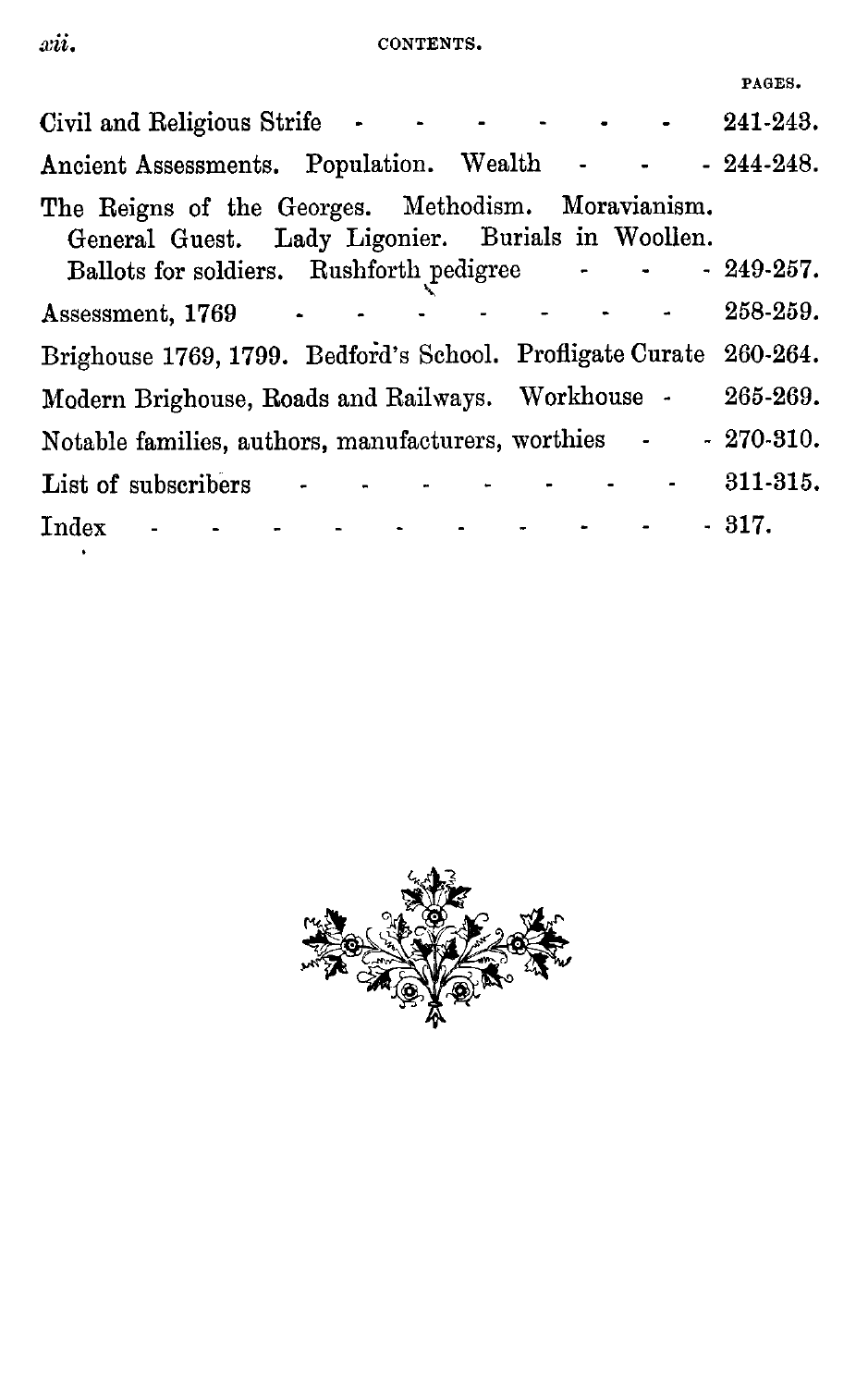# ILLUSTRATIONS.

### **WHOLE PAGE PICTURES .**

| <b>FACE PAGE</b>                                  | <b>FACE PAGE</b>                                 |
|---------------------------------------------------|--------------------------------------------------|
| Crow Nest Park  Frontispiece                      | Thos. Thornton Empsall, Esq.<br>287              |
| 17<br>George Hepworth, Senr., Esq.                | Robt. Farrer, Esq., M.R.C.P., M.R.C.S. 289       |
| 263<br>John Burgess, Esq.<br>$\cdots$<br>$\cdots$ | Alfred Fryer, Esq.<br>290<br>$\ddotsc$           |
| 264<br>Plan of Brighouse, 1892<br>$\ddotsc$       | Thos. Theodore Ormerod, Esq.<br>292              |
| 266<br>John Bottomley, Esq<br>$\ddotsc$           | George Higham, Esq<br>294<br>$\cdots$            |
| 270<br>John Carr Bottomley, Esq.<br>$\ddotsc$     | Woodvale Silk Mills<br>296<br>$\ddotsc$          |
| 273<br>Stoneleigh<br>$\cdots$<br>$\ddotsc$        | Thomas Jessop, Esq.<br>299<br>$\ddotsc$          |
| 274<br>John Brooke, Senr., Esq.<br>$\cdots$       | Thos. R. Jessop, Esq., F.R.C.S., &c.<br>301      |
| 276<br>John Brooke, Junr., Esq.<br>$\ddotsc$      | Richard Kershaw, Esq.<br>303<br>                 |
| 278<br>John Baines, Esq.<br>$\ddotsc$             | 305<br>F. Laxton, Esq.<br>$\ddotsc$<br>$\ddotsc$ |
| 280<br>Samuel Baines, Esq.<br>$\ddotsc$           | W. Robinson, Esq.<br>306<br>$\cdots$<br>$\cdots$ |
| 283<br>Ven. Archdeacon Barber<br>$\ddotsc$        | Thomas Sugden, Esq<br>308<br>                    |
| 285<br>Joseph Travis Clay, Esq.<br>$\cdots$       | 310<br>Henry Sugden, Esq., J.P., C.A.            |

## **OTHER ILLUSTRATIONS .**

|                                        |                      |                      | $_{\rm {\bf PaGE}}$ |                                                     | Расе |
|----------------------------------------|----------------------|----------------------|---------------------|-----------------------------------------------------|------|
| Domesday Survey (3)                    |                      |                      | iv.                 | Halifax Gibbet<br>$\ddotsc$<br><br>                 | 107  |
| <b>British Boat</b><br>$\ddotsc$       | $\ddotsc$            |                      | 17                  | Smyth Arms<br>$\ddot{\phantom{a}}$<br><br>$\ddotsc$ | 109  |
| <b>Bridge</b><br>$\cdots$<br>$\ddotsc$ | $\ddot{\phantom{a}}$ | $\ddotsc$            | 27                  | Hirst Arms<br>$\ddot{\phantom{a}}$<br><br>          | 109  |
| Rastrick Cross                         | $\ddotsc$            | $\cdots$             | 32<br>31,           | Field Arms<br>$\ddotsc$<br><br>                     | 122  |
| Walton Cross<br>$\ddotsc$              | $\cdots$             |                      | 32                  | Radcliffe Arms<br>$\ddotsc$<br>                     | 122  |
| Lacy Seal<br>                          |                      |                      | 34                  | Lower Rookes Hall<br><br>$\ddotsc$                  | 124  |
| Duke of Leeds Crests                   |                      | $\ddotsc$            | 37                  | Coley, from Royds<br><br>                           | 126  |
| Lane Fox Crest                         |                      | $\ddot{\phantom{a}}$ | 37                  | Lister Arms<br>$\ddotsc$<br>$\cdots$<br>$\ddotsc$   | 128  |
| Clapham Arms                           |                      |                      | 37                  | Lister Arms (Hull)<br><br>                          | 128  |
| Norcliffe Arms<br>$\ddotsc$            |                      |                      | 47                  | Thorp's Cottages, Sutcliffe Wood                    | 130  |
| Copley Arms<br>$\ddotsc$               |                      |                      | 47                  | <b>Stansfield-Rookes Arms</b><br>                   | 132  |
| Copley Crest<br>                       |                      |                      | 47                  | Rastrick Bridge<br>$\ddotsc$<br>                    | 137  |
| Holdsworth Arms                        |                      |                      | 50                  | <b>Brighouse Low Mill (Fulling)</b>                 | 139  |
| Rookes Arms<br>                        | $\cdots$             |                      | 50                  | Brighouse Low Mill<br><br>,,                        | 140  |
| <b>Horton Arms</b><br>$\ddotsc$        | $\ddotsc$            |                      | 53                  | High Sunderland<br><br>$\ddot{\phantom{a}}$         | 150  |
| Milner Arms<br>                        |                      |                      | 53                  | Mytholm<br><br><br>                                 | 153  |
| Ghostly Rider<br>$\ddot{\phantom{a}}$  |                      |                      | 63                  | Ramsden Arms<br>$\ddotsc$<br>                       | 155  |
| 1316 Deed<br>                          |                      |                      | 64                  | Armytage Arms<br><br>                               | 155  |
| Milner Arms (2)                        |                      |                      | 77                  | Slead Hall<br><br>$\ddotsc$<br>$\ddotsc$            | 156  |
| Hanson Arms<br>$\ddotsc$               |                      |                      | 77                  | Rookes Porch<br>$\ddotsc$<br><br>$\ddotsc$          | 158  |
| Hoyle Arms<br>$\ddotsc$                |                      | $\ddotsc$            | 80                  | Thorpe Arms<br>$\ddotsc$<br>$\cdots$<br>            | 160  |
| Hoyle Arms<br>$\ddotsc$                |                      | $\ddotsc$            | 80                  | Appleyard Arms<br><br>$\ddotsc$                     | 160  |
| Saville Arms<br>$\ddotsc$              |                      |                      | 82                  | Savile Crest<br><br>                                | 160  |
| Cromwellbottom                         |                      | $\ddotsc$            | 89                  | Sir Ric. Saltonstall<br><br>                        | 163  |
| Cromwellbottom, Back view              |                      |                      | 89                  | Sir Hy. Savile<br>$\ddotsc$                         | 165  |
| Coley Hall Gateway                     |                      |                      | 91                  | <br>Sir John Savile                                 | 166  |
|                                        | $\ddot{\phantom{a}}$ | $\ddot{\phantom{a}}$ | 92                  | <br><br>Map, 1610                                   | 169  |
| Simpson Arms<br>Rhodes Arms            |                      |                      |                     | <br><br><br>Farrer Arms                             | 171  |
|                                        |                      |                      | 92                  | <br><br>                                            |      |
| Maude Arms<br>$\ddot{\phantom{a}}$     | $\cdots$             |                      | 94                  | Richardson Arms<br>$\cdots$<br>                     | 171  |
| Thornhill Arms                         | $\ddotsc$            | $\ddotsc$            | 95                  | <b>Beaumont Arms</b><br><br>                        | 171  |
| Thornhill Arms                         | $\ddotsc$            | $\ddotsc$            | 95                  | Coley Mill<br>$\ddotsc$<br><br>                     | 175  |